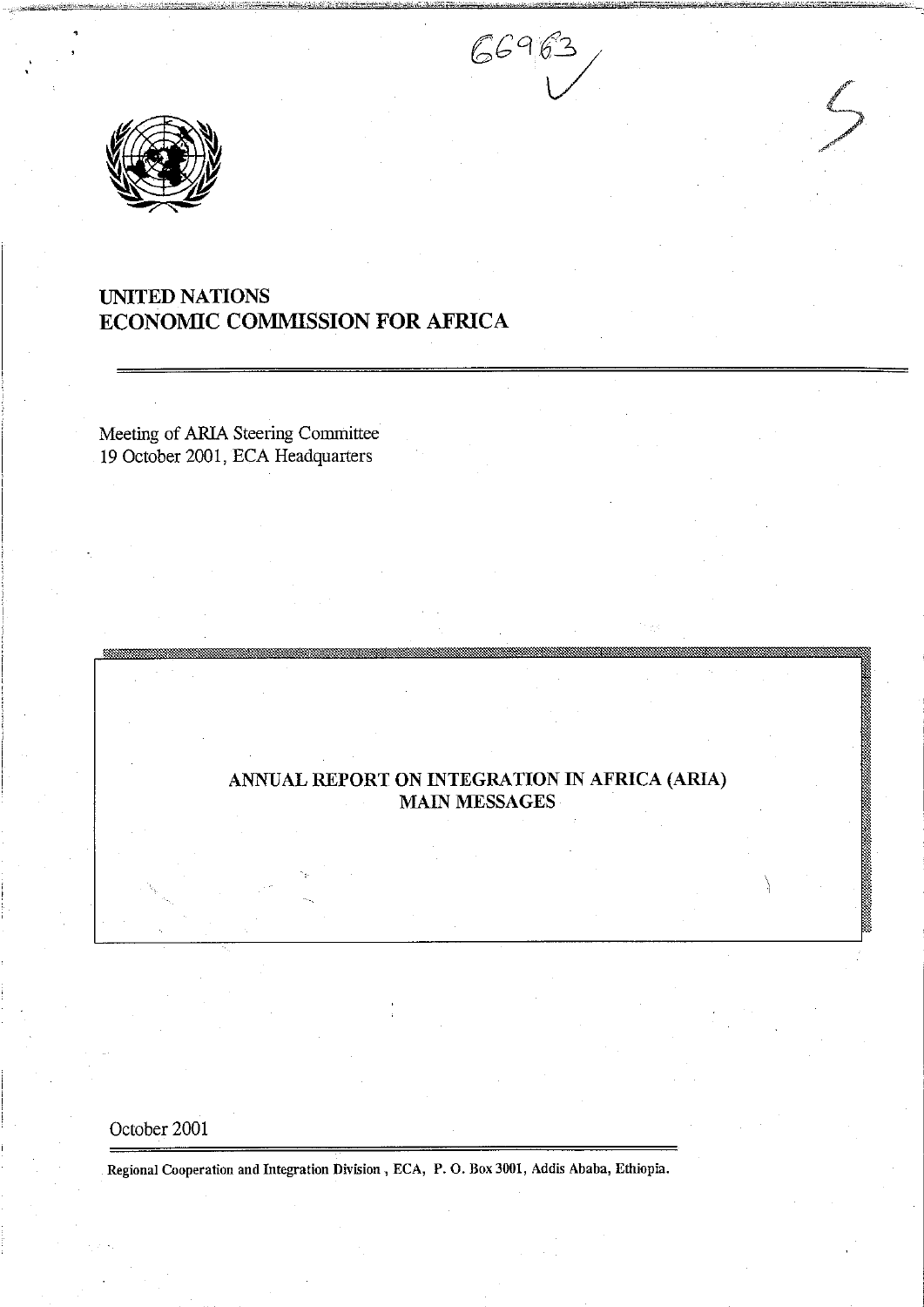# ANNUAL REPORT ON REGIONAL INTEGRATION IN AFRICA (ARIA)

## MAIN MESSAGES

#### I. The objective of ARIA

The ARIA initiative was conceived to fill an important vacuum that currently exists, namely the absence of reliable data on economic integration which can provide a means of evaluating the integration process and identifying constraints and opportunities. Extensive and diverse studies, meetings and writings by a host of actors in the field of Africa's integration, although helpful, are often subjective, selective and ad-hoc in nature and scope. Starting from the maiden edition in year 2001, ARIA will provide an annual assessment of the status of Africa's regional integration. Thus, it will serve as an instrument for keeping track of progress on integration and a reference material for all parties involved (member States, RECs, development partners etc) for engaging in a more meaningful and structured dialogue on progress and shortcomings, and on how the agenda can best be supported.

In this context, the ARIA-2001 assessment focused on:

- gauging progress of overall integration in Africa
- status of RECs integration agenda not only in trade liberalization but also in all sectors where objectives have been established
- drawing lessons and Way Forward to guide efforts to accelerate progress on Africa's integration.

The preparation of ARIA-2001 is almost completed. Work is in progress to pull all the different parts of the assessment together. These include sub-regional reports assessing progress at the level of each Regional Economic Community (REC), and showing the contribution of each member State of the REC in that regard, and sector reports which tried to deepen the appraisal from a sectoral perspective across each subregion in particular and Africa in general. The sectors analyzed include human development and labour mobility, trade and market integration, monetary cooperation, industrial cooperation, transport and communications, agriculture and food security, water cooperation, and peace and security.

This very brief report has been prepared to highlight the main messages from the research materials providing the basis for the consolidation of ARIA-2001 in the coming weeks prior to the 2001 African Development Forum scheduled for 9-13 December, and the final publication of the ARIA report thereafter.

#### II. Main achievements or efforts in progress

#### Human Development and Labour Mobility

Inferring from the REC treaties, human development is perceived as a tripartite responsibility involving national level efforts, creation of common sub-regional or regional institutions and the private sector. The appraisal, therefore, examined each of the three components. At the national level, there is a host of policies favouring human resources development in general, with emphasis on free primary education and support to secondary and tertiary education. At the REC or Africawide level, a number of common capacity-building and training institutions has been established. In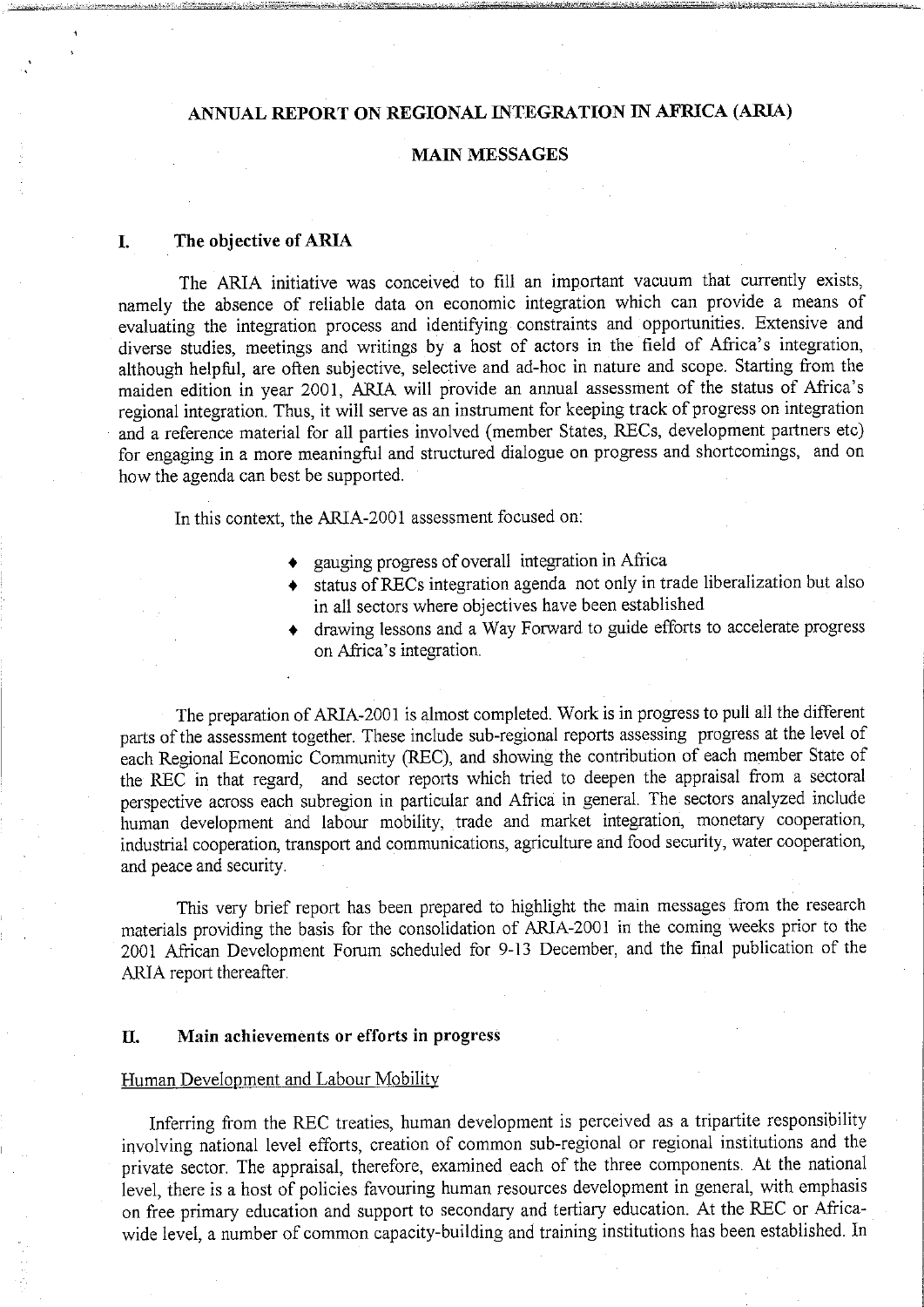terms of the private sector, policy shifts to free market principles and permissive environment are providing encouragement to private sector participation in all areas of economic activity including education and training, areas which, hitherto, were confined to governmental or public sector control and ownership. Keen efforts are being made towards harmonization of educational policies within the RECs, while a number of measures has been adopted to promote free movement of people, particularly in terms of abolition of entry visas and issuance of common travel documents by some RECs. Best practices in this respect are evident in RECs such as ECOWAS and EAC.

#### Trade and Market integration

The assessment revealed that this is a cluster where a great deal of investment in effort has been expended by the RECs. The majority of RECs have adopted trade liberalization programmes to gradually eliminate customs duties and other non-tariff restrictions to trade among countries of the grouping. At end of 2000, three RECs (CEMAC, SACU and UEMOA) had already achieved 100% tariff reduction, while other RECs are at varying stages of the reduction process. The trade liberalization schemes are further buttressed by trade facilitation and promotion measures such as ASYCUDA (i.e. computerized customs procedures) and harmonization and simplification of road transit and customs documents. Best practices in this regard are evident in COMESA. In terms of intra-REC trade, which is an important indicator to gauge the impact of the trade liberalisation programmes, there were encouraging prospects in the intra-REC export trade over the period 1994- <sup>2000</sup> for such RECs as IGAD, EAC, ECOWAS, UEMOA and SADC. On intra-REC imports, SADC, EAC, ECOWAS and IGAD reflect best performances. When compared with the trade liberalisation schedules envisaged under the Abuja Treaty framework, satisfactory progress has been made as the AEC trade liberalisation provisions envisage free trade areas by 2017. The AEC time table may probably need to be revisited given the pressures for Africa to integrate rapidly as a result of the challenges of globalization. At the apex of the positive scale of achievement in this cluster is the fact that three RECs, namely UEMOA, SACU and CEMAC, are currently fully functioning Customs Unions.

# Regional Industrial development co-operation

Industrial co-operation did not reveal much by way of achievements. However all RECs have initiated what may be described as "soft" measures to galvanize growth in the industrial sector. These measures have generally consisted of support to intra-industry trade through the trade liberalisation programmes. Data on intra-industry trade revealed that ECOWAS and UEMOA recorded some growth in intra-REC exports of manufactures in the total RECs imports.

#### Monetary, Fiscal and Financial Integration

The most striking feature under this cluster is that two RECs, namely CEMAC and UEMOA, exist as monetary unions and have a single currency. Plans for monetary and financial harmonization are in place in COMESA and ECOWAS, while the objective is also being vigorously pursued in the Common Monetary Area (CMA) countries within SACU and SADC through official dialogue between the Reserve Bank of South Africa and monetary authorities of the other members. EAC has achieved an appreciable level of currency convertibility within the Community. Many RECs have, at least, established parameters on macro-economic convergence to help orient their member States' efforts towards macro-economic reforms and stability. On capital markets development, the existence of several stock exchanges within almost all the REC zones, a number of which have a sub-regional outreach, is helping to foster some cross-border portfolio investment... Community financial institutions, such as the COMESA Trade and Development Bank, are established and functioning relatively well.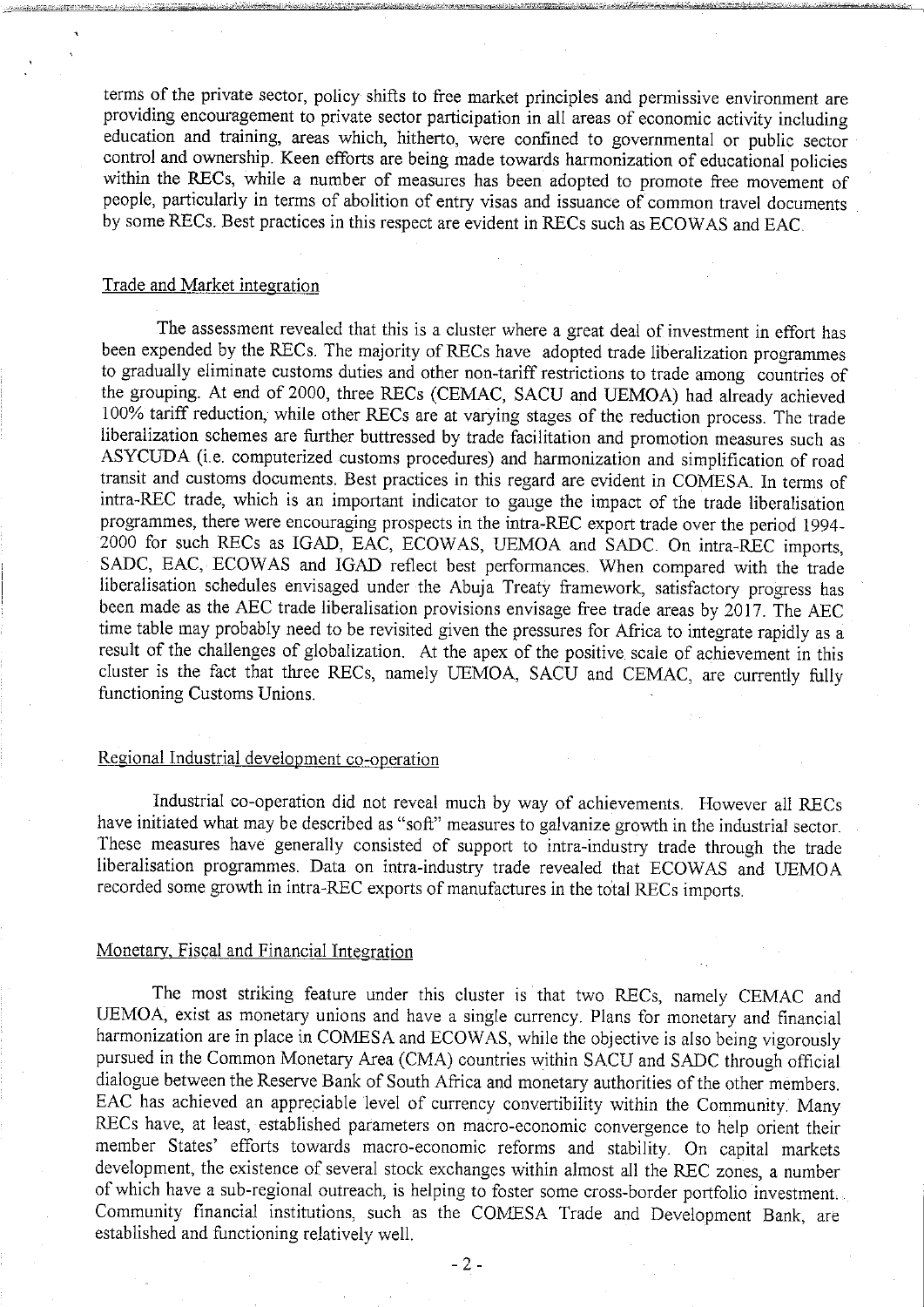#### Transport and Communications

On transport and communications, all RECs have agreed common policies and practices to achieve transport integration. Some RECs, such as COMESA, ECOWAS and SADC, have even concluded binding agreements and protocols in this regard. EAC has a binding protocol on road transportation. The West African sub-region has a relatively well-linked road network through the Trans-West African Highway system, but has limited rail links. UMA has fairly well developed road network, and SADC and EAC have good levels of road and rail linkages. All RECs have instruments in one form or another to achieve unimpeded transit facilitation, reduce costs and improve overall efficiency. The SADC region has, for instance, adopted the concept of "One-Stop-Border-Posts" and "Transport Corridor Planning Committees" among other measures to improve transit transport along the major international transport corridors. COMESA has a number of instruments, the Yellow Card (Brown Card in ECOWAS), uniform system transit charges, Carriers License and Advance Cargo Information system to improve transit facilitation.

On telecommunications, PANAFTEL and Intercom I projects have now provided full linkages of the inter-State networks in the ECOWAS region. Some RECs have developed significant telecom projects. They include the COMESA COMTEL project estimated to cost US\$172 million to interconnect COMESA countries and resolve inter-State network deficiencies. The South African Telecommunications Association (SATA) is coping with very rapid growth in demand for telecommunication services by building a broad band regional trunk line to link all member States. The project is estimated to cost US\$180 million and will take about six years to complete. CEMAC countries have decided to set up a fibre optic back-bone having earth connections in Douala for the SAT project and Point Noire for the Africa One satellite project.

Continental initiatives such as RASCOM is enabling various African countries to cooperate successfully in pooling resources. Other telecommunication development programmes to connect African countries are underway. Examples are: fibre optic submarine cable systems, Africa 1, Atlantis, SAFE, satellite transmission equipment and DAMA of Intelsat.

#### Energy Resources integration

Development of energy cooperation plans exist or are in their formative stage. These include the establishment of power pools in West Africa and Southern Africa for electricity generation and distribution, the most operational and successful so far being the South African Power Pool (SAPP), possibly because it was created with the assistance of a strong utility (ESKOM). Several oil and gas pipelines are planned in North Africa to optimize the subregion's energy potential and ECOWAS has a Master Plan for Regional Energy Development. There are also joint hydroelectric schemes worth mentioning: These include Kariba supplying Zimbabwe and Zambia with some 35% and 30% respectively of their total electricity needs over the 1994-1999 period. Some 42%, 19% and 23% respectively of electricity requirements were supplied from Societé Internationale de l'Electricité des Pays des Grands Lacs (SINLEC) to Rwanda, Burundi and DRC.

There are other non-REC energy initiatives. These include continental efforts towards the establishment of the Africa Energy Commission to provide a governance structure for Africa's energy sector; the Nile Basin initiative, launched in February, 1999, as a regional partnership within which countries of the Nile Basin have united in common pursuit of the long-term development and management of the Nile waters; and the New African Initiative which aims at increasing from 10% to 30% access to reliable and affordable commercial energy and lowering the cost of energy supply. All of these initiatives are, however, yet to materialize.

 $-3-$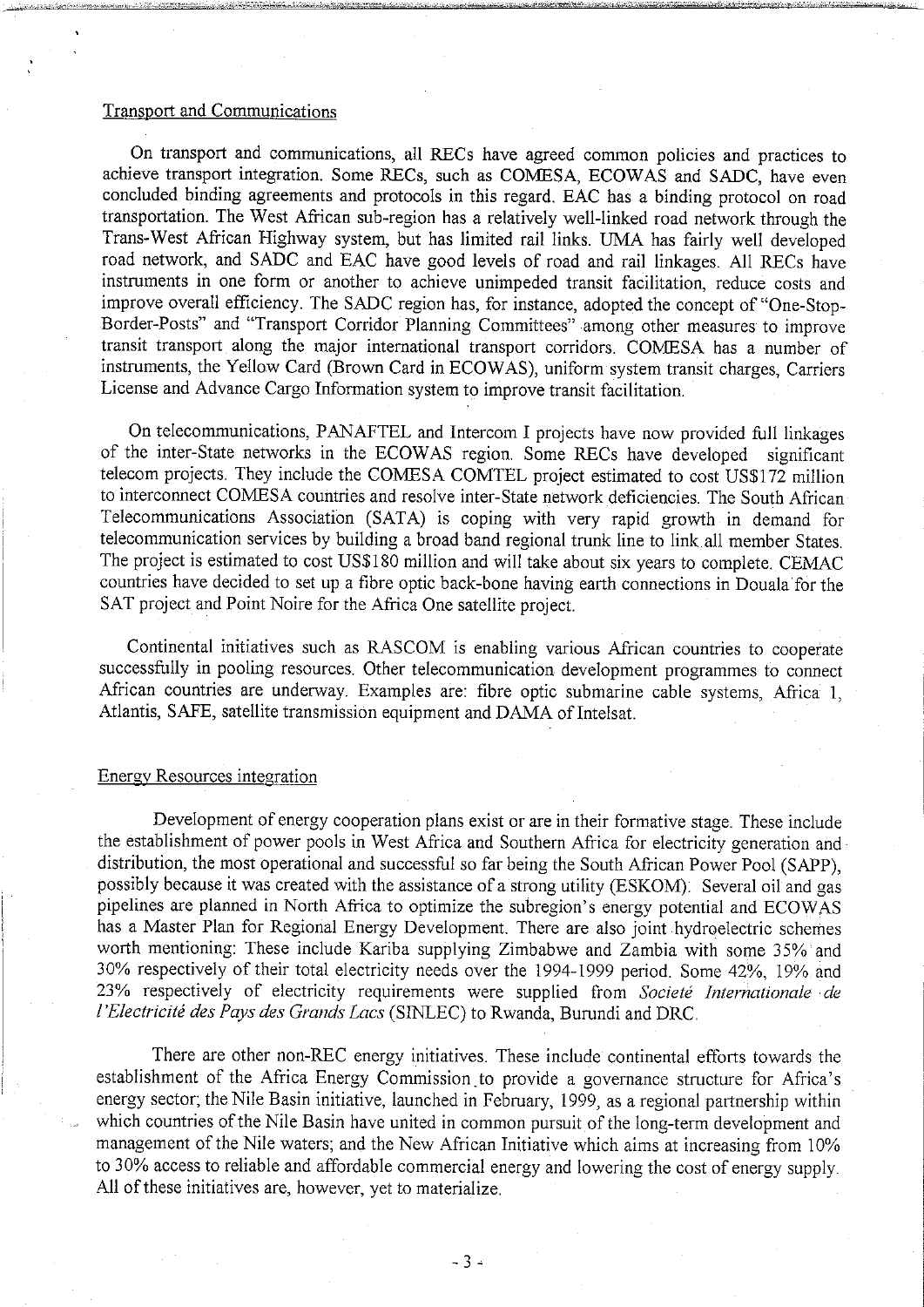#### Water sector integration

SADC is keen to promote water integration through a protocol on shared water resources, while ECOWAS is implementing a multi-faceted programme focusing on developing community water supplies among other things. COMESA and EAC are supporting cooperation in the context of the Nile Basin initiative, Lake Victoria Basin Authority and KBO and ADB-sponsored master plan for irrigation project.

#### Agricultural Production and Food Security

Whatever REC activities have been in this area have focused on extension services and food security. A number of RECs have adopted food security programmes and established early warning systems, with SADC emerging as a "best practice", particularly in terms of the SADC Early Warning System and Food Security Training Programme

#### Peace. Security and Governance

On peace and security, the ECOWAS region has been in the lead in mechanisms for conflict prevention and peace keeping. Other RECs such as IGAD and ECCAS are trying to develop mechanisms to promote regional peace and security, but they are yet to materialize into fully operational instruments.

# UI. Key constraints affecting rapid progress

The ARIA appraisal revealed a number of problems affecting progress or prolonging the achievement of objectives. The key constraints are as follows:

# Implementation and structural bottlenecks

- Almost all RECs have begun to implement trade liberalization initiatives. Much investment in time and focus has been expended in this area, but majority are yet to attain full-fledged Free Trade Areas. Elimination of barriers to intra-regional trade has been generally incomplete as some members States are behind in their tariff reduction obligation.
- Infrastructure still remains a bottleneck, particularly in transport and communications, and energy. Diversified manufacturing capacity is still weak. All these factors have combined to produce high cost of doing business and low intra-subregional trade.
- By not achieving rapid unification of the sub-regional markets, RECs and their Member Countries have been slow in creating an important aspect of the enabling environment to encourage investment motivated by economies of scale.
- Inadequate internalization of agreed integration objectives at the national level is evident, and manifested in weak national mechanisms for coordination, implementation and follow-up of agreed integration objectives.
- A striking consequence of these deficiencies is manifested in low intra-REC trade, and thus compromises the potential role of intra-REC trade as an engine of growth and development.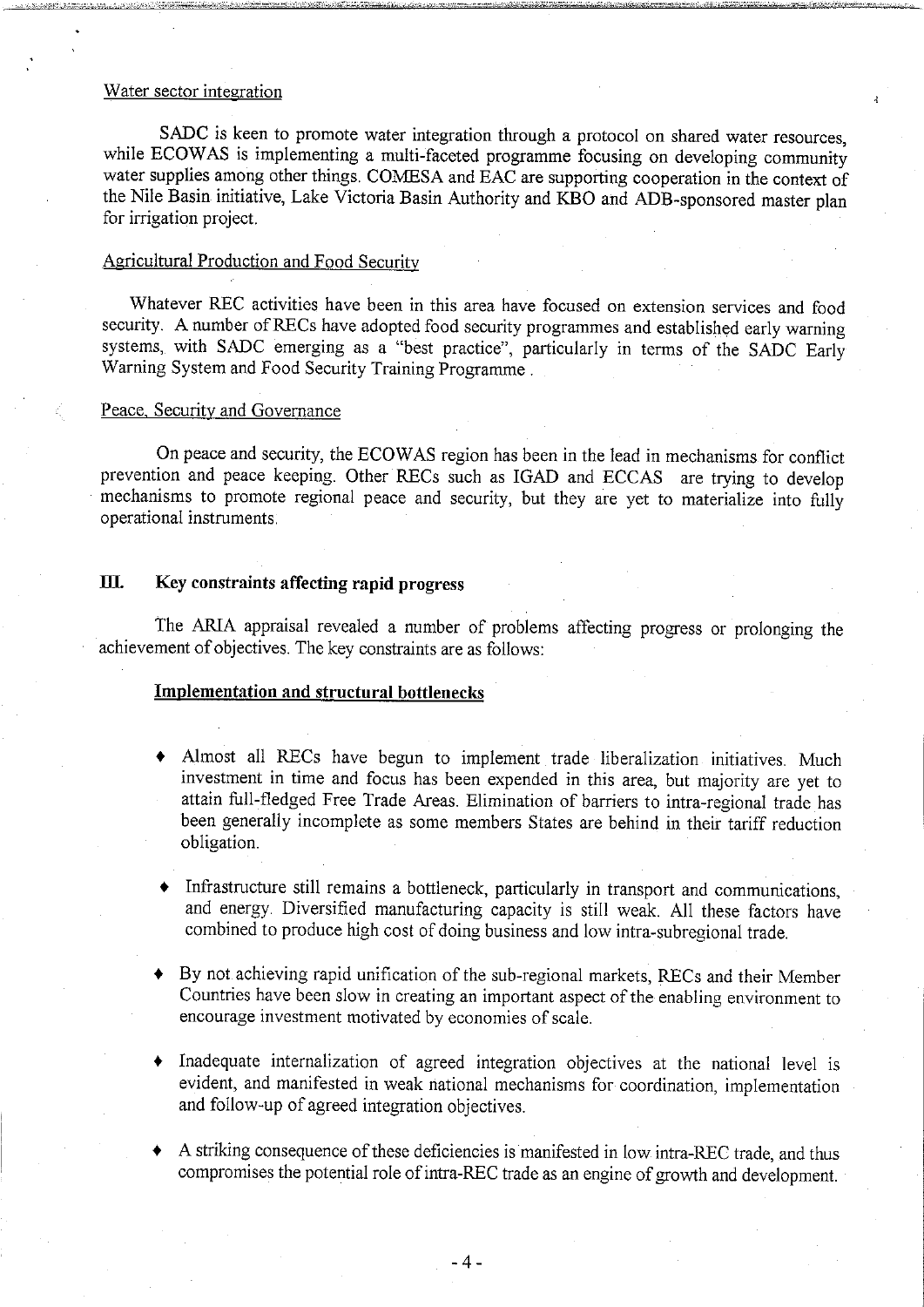#### Policy constraints

- The continued difficulty by countries in achieving robust macro-economic policy environment in the context of desirable convergence parameters has not been helpful to deepening the integration process.
- Certain sectoral policies, such as those relating to industrial cooperation and telecommunications, are primarily premised on public ownership and control with very limited role foreseen for the private sector. It should be said though that this may also be due to the inadequacies and weakness of the private sector itself to engage, for instance, in scale production taking advantage of the on-going efforts to enlarge the subregional/regional markets.
- The existence of several RECs and overlapping membership is complicating the overall continental integration agenda and putting enormous strains on governments' ability and resources to cope with diverse integration agendas and exigencies.
- How to cede sovereignty to RECs such that they can possess "supra-national" authority to enforce Community decisions has been a particularly difficult issue to grapple with.

### Resource constraints

- There is a significant mismatch between resources and the substantial level of integration ambitions and targets as can be seen in some of the sectors indicated earlier on
- There is no question that almost all RECs suffer from inadequate material, financial and manpower resources to enable them drive their respective integration agendas.

#### IV. Central messages in terms of the balance sheet of progress

- The continent is on the right track with its current emphasis on integration and a lot of energy, goodwill and effort to achieve results is generally evident and vary from REC to REC or sub-region to sub-region.
- This notwithstanding, there is a great deal of problems to overcome and intensified political commitment and commensurate resources are indispensable before more positive results leading to rapid integrated economies and markets will emerge. In this regard, time is of essence to develop the continent as an integrated bloc to meet the challenges as well as take full advantages of the opportunities of the rapidly evolving globalization phenomenon.
- So far efforts towards achieving objectives have been much more visible in the area of trade and market integration. However, achievement of the broader objective of establishing an African economic community or the African Union also requires that significant inroads should be made in certain key growth enhancing sectors (energy, transport networks, etc) within the RECs and across the continent.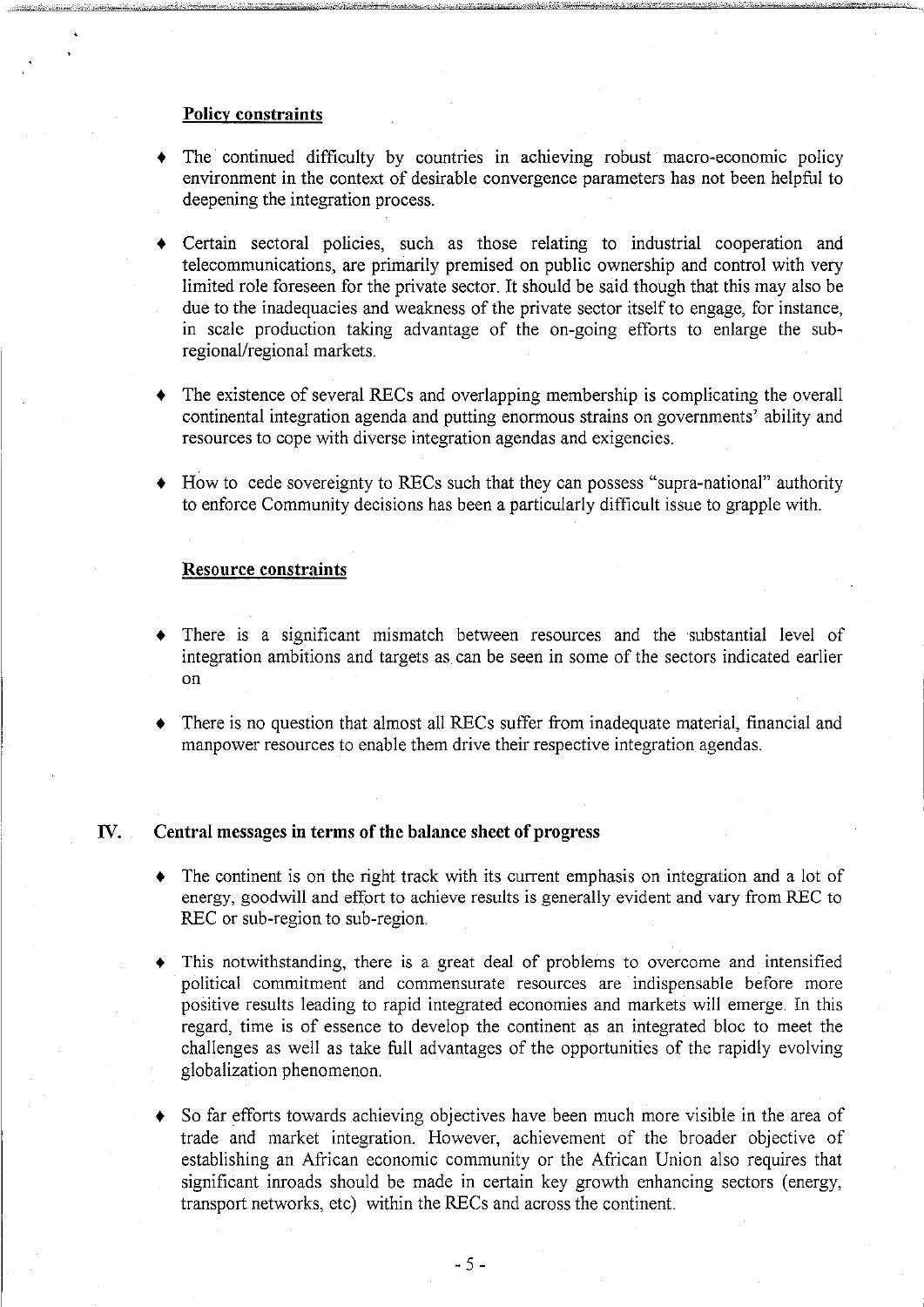The role of the private sector in the integration process has largely been peripheral for two reasons: First, the integration agenda, as tool for establishing an enabling environment for greater private sector investments across frontiers, has still not realized its fullest potential. Second, the indigenous private sector is still hamstrung with number of difficulties of its own. FDI is yet to be fully motivated or attracted by Africa's integration efforts to expand its economic and market spaces.

## V. Key challenges ahead to overcome constraints and increase achievements

- Political commitment cannot be taken for granted. It exists but it has to adequately manifest itself into provision of sufficient resources, national level implementation, and enhanced results of the integration agenda.
- How to provide more effective interface between objectives/instruments of regional integration and national development planning and economic reforms is imperative. Adopting clear and consistent national policies taking into consideration agreed integration objectives, policies is important in this regard.
- Certainly, random national coordination of regional integration issues resulting in haphazard follow-up and implementation needs to be avoided.
- Sustaining and increasing the momentum to create an enabling environment through market expansion, free factor mobility, effective contribution to the provision of basic infrastructure, etc, is critical to induce investment, including intra-African resource movements.
- Ceding some aspects of national sovereignty and independence of action to the imperative of regional development.
- Creating convergence of macroeconomic policies to foster coherent sub-regional space necessary for economic integration at the sub-region and eventually the continental level is an essential ingredient for deeper integration.
- Avoiding the potential conflict, confusion and inefficiency resulting from individual country membership in more than one subregional REC can help in rationalizing RECs and promoting unity of purpose.

## VI. Elements for a Way Forward towards enhanced integration

#### Proposals geared towards improving REC functioning and performance

- Refocusing the REC's Policies and Scope of Operations  $\Box$
- Limit REC activities to areas of clear comparative advantage through
	- identifying areas in social sectors and other non-trade related areas where institutions other than RECs can play leading roles
	- agreeing within a two-year period on the appropriate division of responsibilities among RECs, subregional groups other than RECs, continental organizations, the national government, the private sector and other stakeholders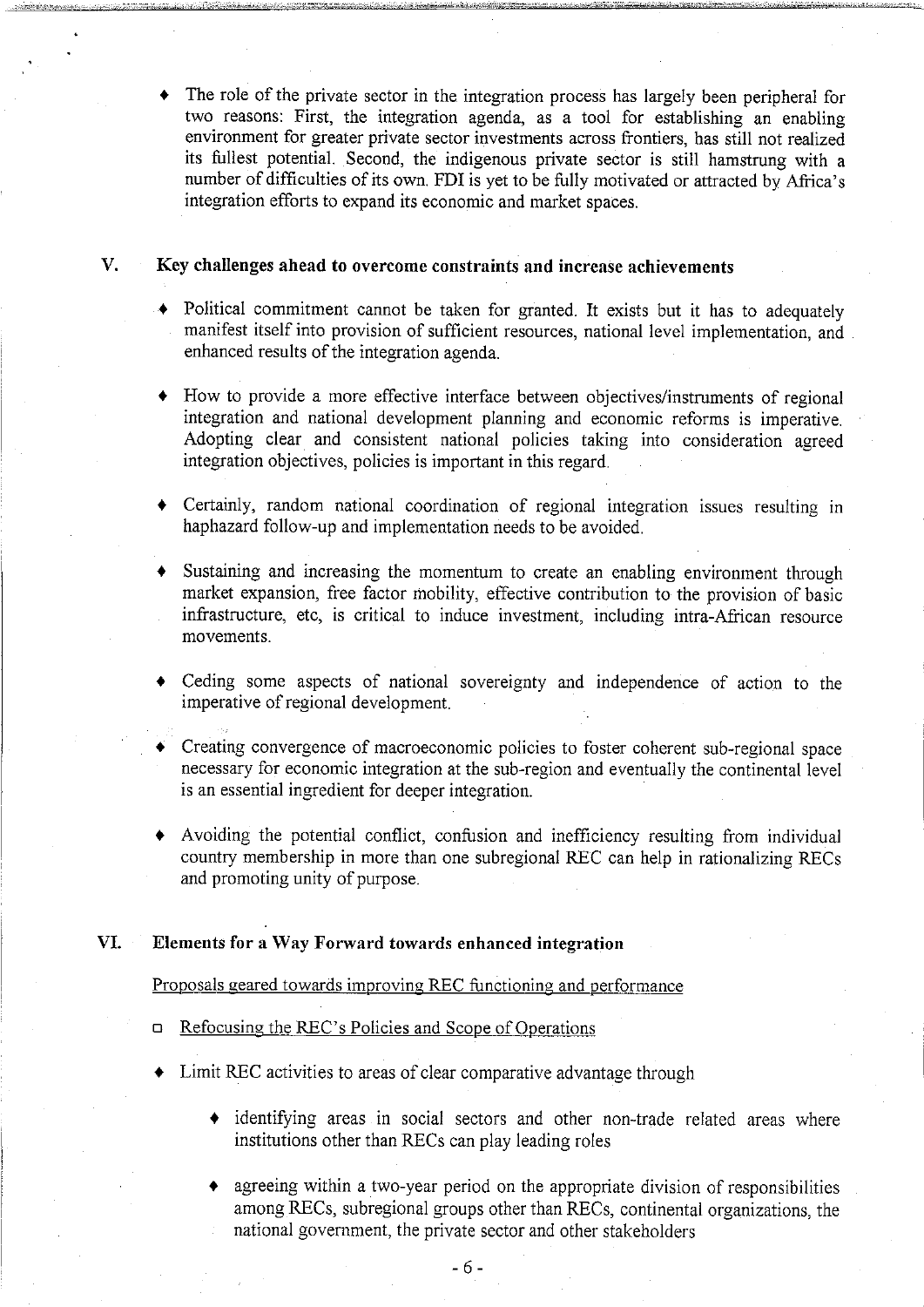- paying attention to REC obligations in the WTO and building capacity to positioning themselves effectively for forthcoming negotiations with the European Union and possible new round of multilateral trade negotiations.
- Thus, RECs will not waste resources by being involved in activities where they lack comparative advantage vis-a-vis the countries themselves, other regional organizations and, possibly, all-Africa institutions
- Recognize the role of the private sector, overcoming current attitudes that the role of government is to be investor/owner/manager of enterprises rather than promoters and enablers of private investment
- Develop a coherent approach to working with other stakeholders including the private sector, national authorities and other subregional entities.
- Co-ordination, harmonisation and Rationalisation of RECs  $\Box$
- Improve Inter-REC coordination and cooperation through:
	- Staff exchange programmes among RECs
	- collaboratively reviewing REC experiences to avoid pitfalls
	- sharing and adopting successful ideas and best practices
	- establishing or strengthening consultation mechanisms among RECs
- Have policies and programs consistent with reference to continental objectives and foresee the convergence of sub-regional goals because focusing on parochial subregional issues may result in loss of focus on broader continent wide building issues.
- Address the problem of overlapping RECs within the same region by encouraging amalgamation of smaller RECs into larger regional groupings such as ECOWAS-UEMOA, SADC-SACU
- $\Box$ Improving "supra-national authority" of RECs
	- Accelerate decision making and implementation process by establishing guidelines and time limits for actions
	- Introduce a system of sanctions and inducements linked to nonperformance; thus RECs will have a means of sanctioning non-fulfillment of country obligations to the RECs or slow or non-implementation of agreed policies and programs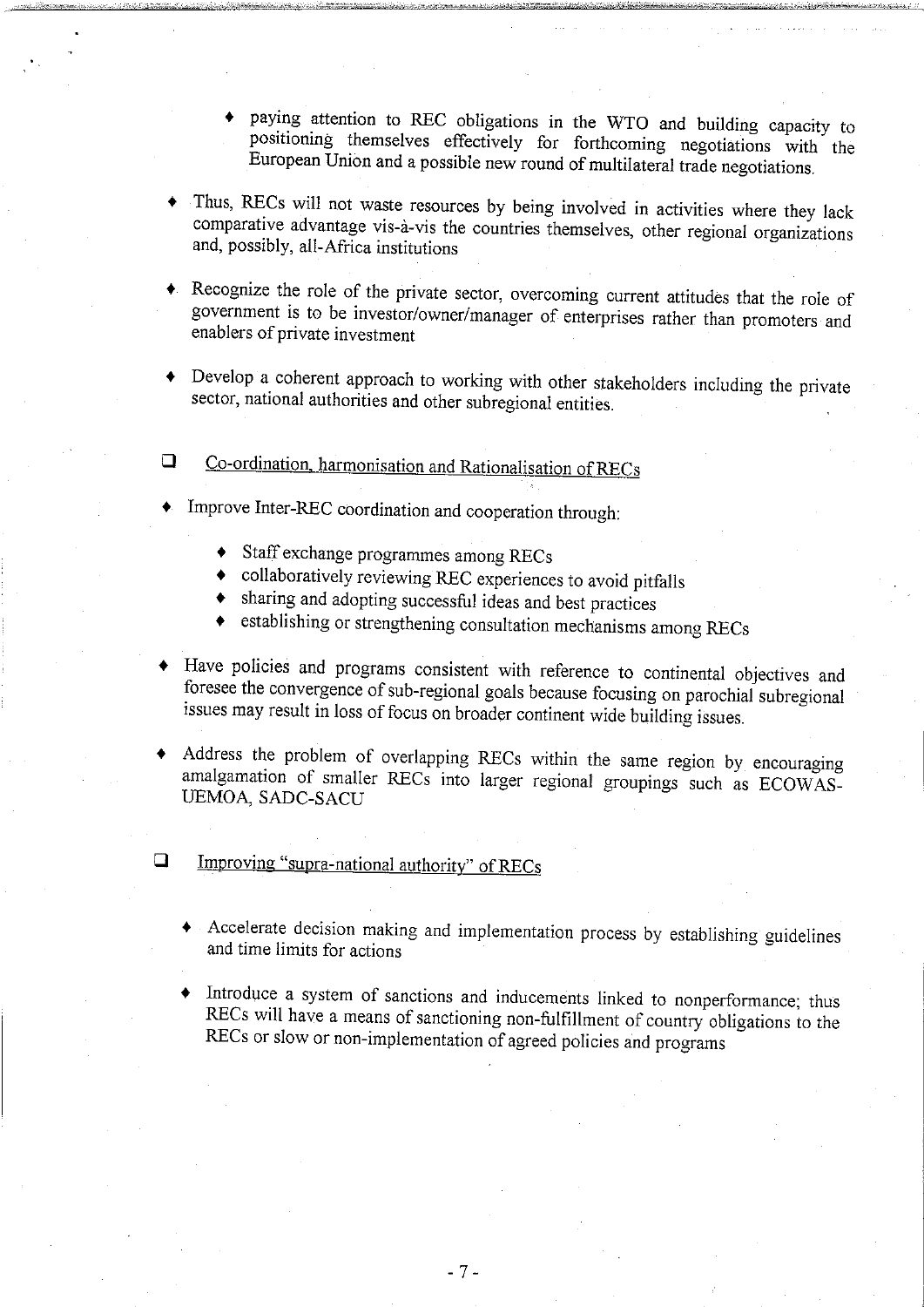#### $\Box$ Improving REC resources and implementation of activities

- Ensure RECs have financing sufficient to be endowed with:
	- adequate staff resources and generally enable them fulfill their mandates.
	- ◆ reduce reliance on external donor financing
- $\triangleleft$  Establish a system of contributions by member governments with sanctions for arrears or late payments
- Ensure that decisions made to specific problems and protocols and instruments agreed upon, ratified are implemented in a timely manner
- Reduce the time taken between identification of needs and implementation of solutions, so that solutions are overtaken by events.

#### Proposals geared towards building an effective transition to the African Union.

- The RECs are to be seen as key building blocs for the African Union (AU) but it should be recognized that this may not be appropriate in all areas and sectors.
- Ensure coordination of REC activities and their consistency and coordination with policies to create the African Union
- Expand involvement of the private sector including transnational companies and recognize increasingly their inputs into building the AU.
- Strengthen interface between national, subregional and regional integration structures
- Pay attention to the interface between RECs and supporting entities (ADB), (OAU) and (UNECA) and on steps to create the African Union.

Proposals geared towards improving sectoral performance

- Rationalize and strengthen REC sectoral activities, emphasizing complementarities with  $\Box$ trade
	- $\triangle$  After rationalizing activities in all sectoral areas to those where the RECs have a comparative advantage and/or can make a significant input, together with national governments, RECs should develop effective investment promotion programs. REC goals should be modernized to emphasize primacy of private investment over state control and ownership,
	- Significant steps towards monetary union will hinge on sufficient improvements in meeting macro-economic criteria.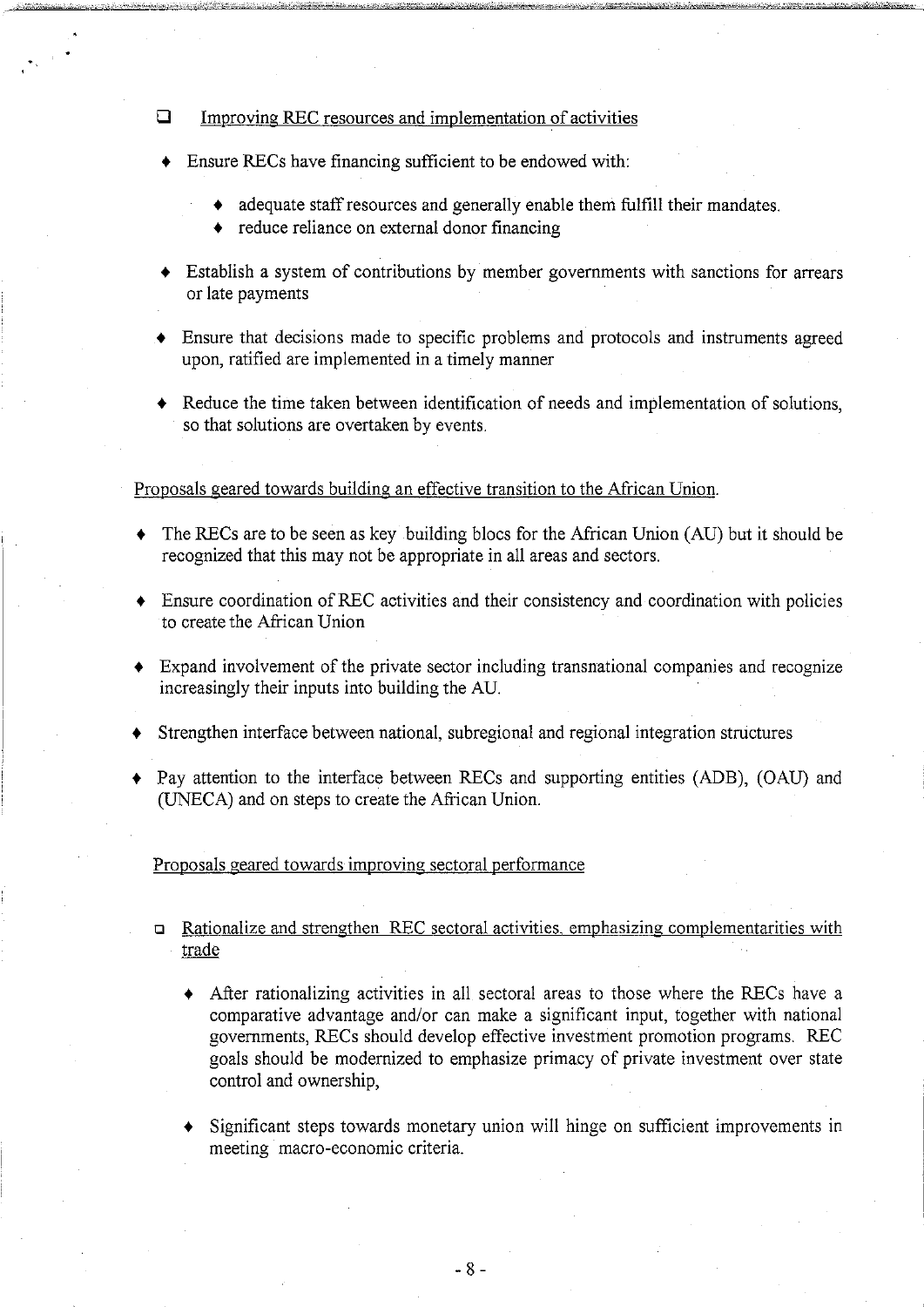RECs are encouraged to:

- work with member government to develop plans for integrating their transport systems including uniform documentation and regulation of carriers and to maximize attractiveness to private investors
- continue working with national governments to assure maximum privatization in line with WTO objectives in basic telecommunications. This is one area that the REC role will diminish as the role of the private sector expands therefore allowing the REC to reallocate efforts.
- identify investment priorities in power generation and transmissions, develop the enabling environment for full private sector participation, ensure that energy pricing reflects full economic costs and work with AFREC to have an integrated African grid.
- together with national governments and the RBOs, RECs develop full cost recovery policies and formal water sharing agreement among basin countries.
- work with national governments and among themselves to ensure uniform and consistent mining legislation first within the REC and then throughout the continent.
- borrow from the ECOMOG experience and set up or deepen existing mechanisms to preempt those conditions that threaten peace and security and in cases of conflict, contribute to peacekeeping.
- give highest priority to completing programs to create internal free trades within their sub-regions, bearing in mind the linkage between trade, foreign and domestic investment and infrastructure development.
- agree to implement free trade within two years where the original date for implementation has passed—ECOWAS, UMA and ECCAS as well as the eleven countries not participating in the COMESA fast track. Derogations and exceptions when justified are advisable rather than simply ignoring deadlines.
- establish uniform documentation requirements for community wide flows of the factors of production within two years.

9-